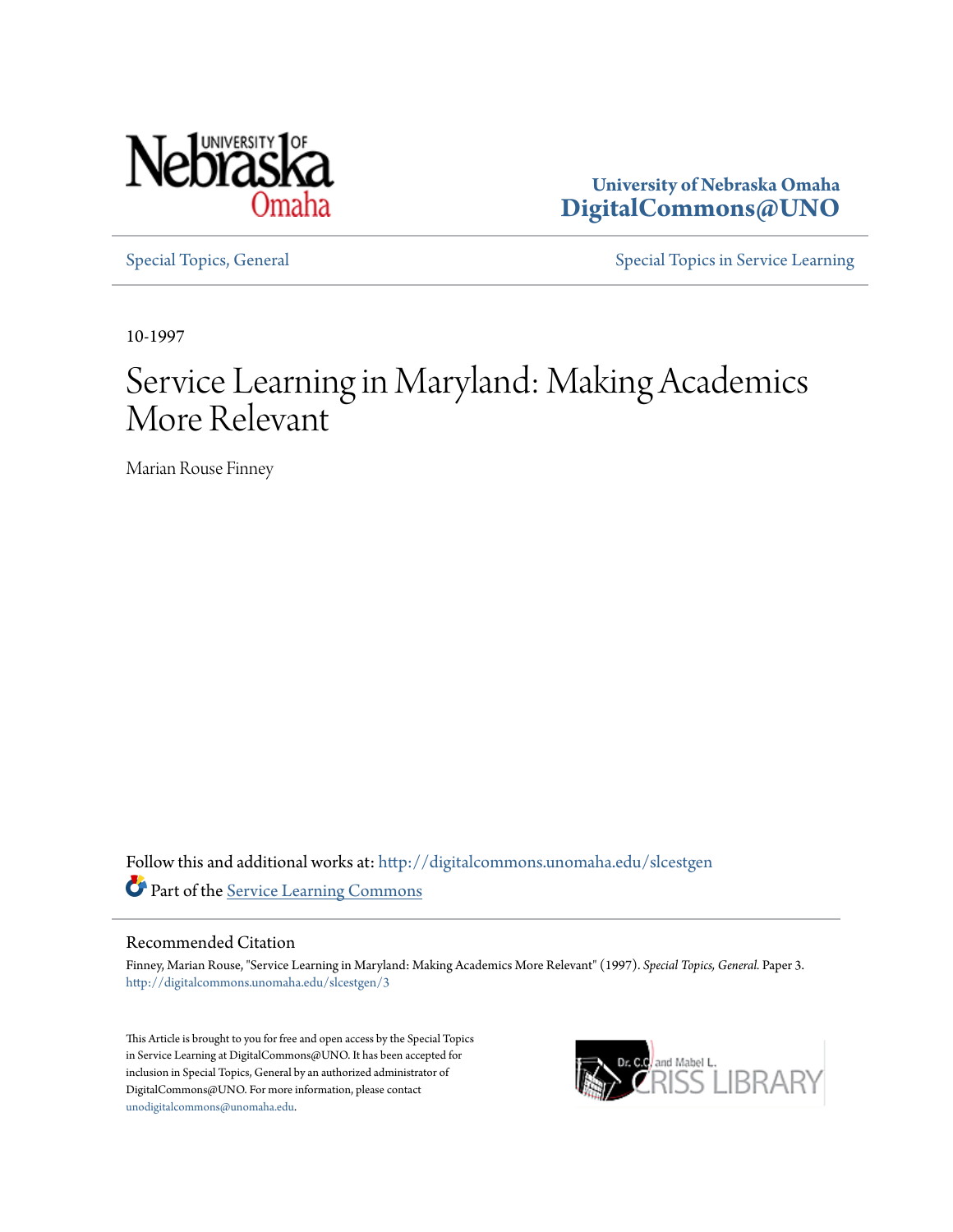most would not return the forms or would leave major portions blank. The form used is a compromise that achieved an 85 percent return rate.

For all these reasons, key data are presented in terms of trends-percentages of subgrantees responding within each element-instead of being combined. To determine what kind of impact one project had at a certain school on individual students, the data must be examined school by school.

### Conclusions

The clear trend from 1995-96 Florida Learn & Serve subgrant final reports is that there are quantifiable positive impacts on K-12 students engaged in service learning. By heavy majorities (62-82 percent), participating students showed improvements in attendance, conduct, and academic performance. Moreover, the 1995-96 outcomes are very similar to and validate results obtained from 1994-95 projects, suggesting these outcomes may be replicated elsewhere.

The large statistical sample over two years-50,000 students. 197 projects involving student service, multi-grade levels, a wide variety of projects, different project durations, degrees of curricular integration, etc.lends weight to the trends observed but also highlights caveats and raises interesting questions:

• Are there particular elements of these subgrants that brought positive results, or are the trends the result of a constellation of factors associated with the service learning efforts?

· Did at-risk students show greater improvements merely because they had farther to rise, or did participation have a greater impact on them?

· Would effects be greater with greater curricular integration? (Data from 1994-95 found no such correlation, but there was also no scale for assessing the level of curricular integration.)

· What impact did activities have on service recipients?

· How far can the data be trusted when they were not collected under rigorous conditions?

· Was students' academic performance actually better, or is it easier to get a good grade in a "service learning" class?

. What if most of the subgrantees who did not submit data were the less successful ones? Does that mean the remainder skew the overall trends?

This study cannot answer such questions; more long-term research is needed. In the absence of hard data, service learning has leaned uncomfortably on qualitative measures. Because of its combination of service with education, the truest measure of the value of service learning will need to be a combination of quantitative and qualitative measures over time.  $\neg B$ 

# Service Learning in Maryland: Making Academics More Relevant

**By Mailin Rouse Finney** 

Maryland is the first state in the nation to require every student to perform service as a condition of receiving a high school diploma. During the last 15 years, a strong support system for service learning has emerged in Maryland. The diversity of opportunities for service are 学院 (1998) (1998) 2007年10月 broad, challenging, and inviting. and the company of the company of the company of the company of the company of the company of the company of the company of the company of the company of the company of the company of the company of the company of the comp

ervice learning as defined by the Maryland Student Service Alliance (MSSA) implies that the percentage of students who demonstrate the ability to reason, solve problems, apply knowledge, and communicate effectively will increase substantially: that all students will be involved in activities that promote and demonstrate good citizenship and community service/service learning; and that the students will be knowledgeable about the diverse cultural heritages of the nation and the world.

Maryland's service learning requirement reads: "Students shall complete one of the following: (1) 75 hours of student service that includes preparation, action, and reflection components, and that, at the discretion of the local school system, may begin during middle grades; and (2) a locally designed program in student service that has been approved by the state superintendent of schools."

### **Maryland's New Requirement**

MSSA defines service learning as making a difference through actions of caring for others through personal contacts, indirect service, or civic action, whether in school or in the community, with preparation and reflection. The service learning program is administered through the assistant superintendent for curriculum and instruction.

med grittenshed zdzie in nem han beech.

製学会会

Marian Rouse Finney is a Fellow with the Maryland Student Service Alliance, a public-private partnership of the Maryland State Department of Education and a specialist in high school reform with the Department of Curriculum and Instruction for the Baltimore (Md.) City Public Schools; readers may continue the dialogue on the Internet at MRFinney@aol.com.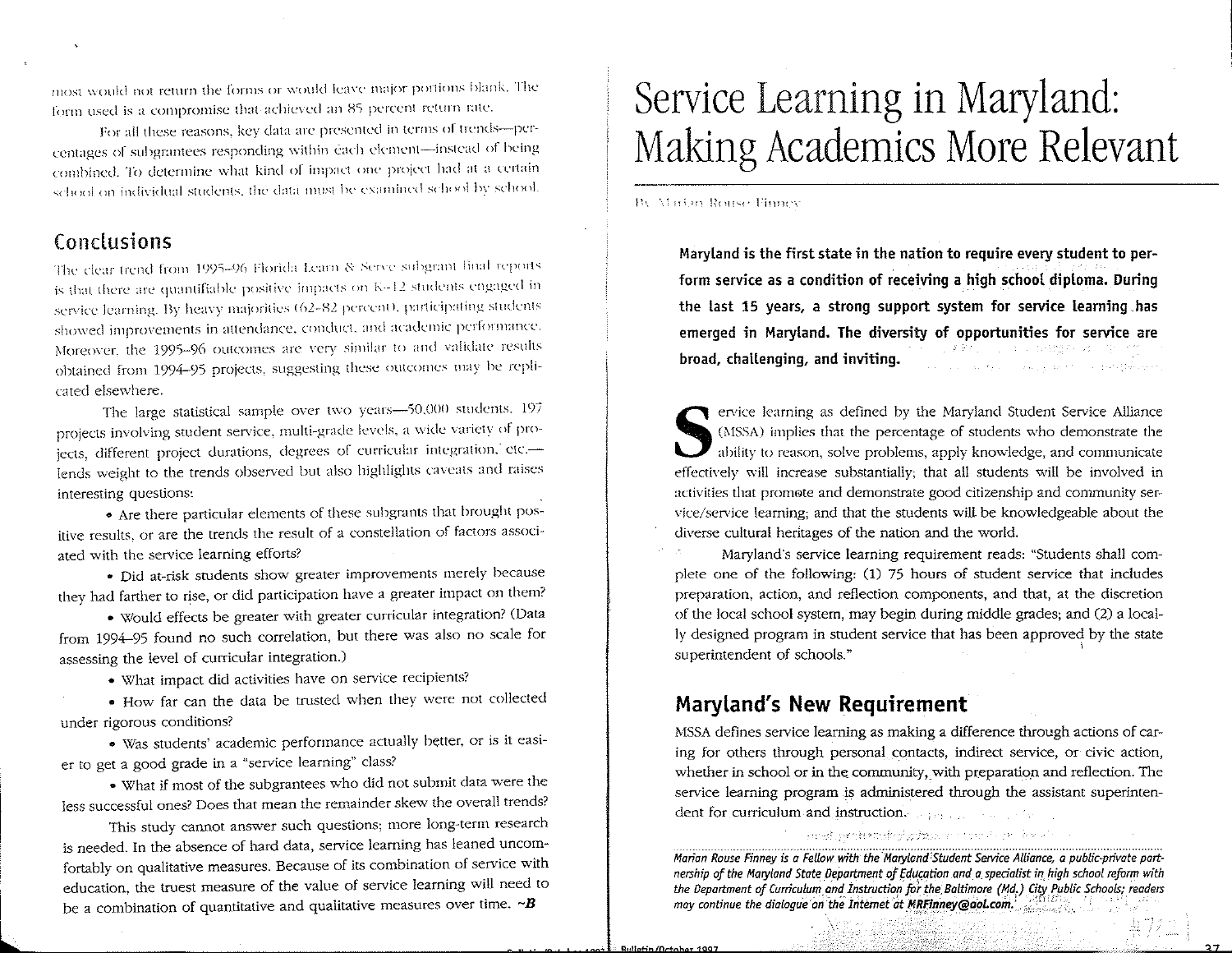There are 24 Local Education Agencies (LEAs) in Marvland; each district designs its own comprehensive service learning plan. Districts have the option of offering a variety of strategies and opportunities for students to meet the graduation requirement as long as the program supports the definition of service learning. All plans of MSSA's LEAs have some common characteristics.

The primary support to service learning is the "sponsorship" of MSSA. This organization has been the backbone for the formal structure that exists in Maryland and provides the framework from which each LEA can build a successful program. As a graduation requirement, service learning needs the same professional/academic support, content validity and reliability, and legitimacy as core curriculum courses. MSSA brings this to Maryland.

Each region has a MSSA staff member who serves as the regional coordinator. The coordinators facilitate individual LEA and regional meetings. Assistance is provided based on requests and districts' assessed needs. This collaborative effort has propelled the sustained growth of service in Maryland.

In addition to the MSSA staff, the Fellows Program is designed to enhance service learning in Maryland and the nation. These educators are recognized as excellent service learning practitioners committed to sharing their expertise, studying indepth service issues, implementing the curricula to meet the graduation requirement, and providing leadership to other educators in their school district, state, and nation. The training program that

... Youth RISE members...train students. teachers, and adults; build bridges among teens: promote leadership; and plan programs.

participants complete further enhances their skills and knowledge base.

The Fellows meet bi-annually in retreat and special interest study circles meet quarterly. Each study circle investigates some issue/trend/research for its value in promoting, supporting, and providing service learning education. The Fellows' work is collaborative and frames the program in their district.

The Maryland service learning program also involves youth representatives in major support roles. A program of MSSA Youth Representatives Involved in Service learning Education (Youth RISE)—formed by MSAA in 1993 is a student advocacy and educational program that engages middle level and high school students in service learning leadership.

The activities of Youth RISE members are varied. They train students, teachers, and adults; build bridges among teens; promote leadership; and plan programs. The future plans for these student leaders include expanding from a state organization into regional school-based councils throughout Maryland. The Youth RISE members, like the Fellows, are selected through a competitive application process. The level of skill mastery in many areas such as effective communication, decision making, collaborative work, and critical thinking have been taught and honed in these young people through service learning activities.

The formal instruction for service learning education must contain certain well-defined components: preparation, action, reflection, and celebration. Teachers are provided with professional development to plan effective service learning activities/project/programs that master their course outcomes. Maryland service learning goals and/or skills for success have a variety of settings and formats. Individual LEAs identify the most expedient

#### TABLE 1

The Maryland School-Based Service Learning Best Practices

- 1. Meet a Recognized Need in the Community
- Provide short-term assistance addressing a community need
- Provide ongoing assistance addressing a community need
- · Work toward a lasting solution to a community problem
- 2. Achieve Curriculum Objectives Through Service Learning
- · Incorporate service learning into a unit
- Use service learning to unify the teaching of content and skills throughout the year
- Teach content and/or skills in different disciplines using service learning throughout the year
- 3. Reflect Throughout Service Learning Experience
- At the end of the experience, students contemplate their service learning experience and e e cepsiment ambay, mydame har till glacyna'r cintr receive responses
- · Throughout the process, students contemplate their service learning experience and receive or guianter has any minders as waitresponses
- 4. Develop Student Responsibility for agreements for residence and state residence and the company
- Establish choices for students in how they implement the teacher-planned service learning
- · Share responsibility with students for service learning development and implementation
- · Facilitate student definition, coordination, and implementation of service learning
- 5. Establish Community Partnershibs
- Teachers consult with community partners for information and resources
- Students interact with community partners and the state of the state of the state of the state of the
- Students, teachers, and community partners collaborate as an action team 6. Plan Ahead for Service Learning and Santa Contract of the Hamilton of the Local School of the Local School · Plan service learning independently assessment and provide a constraint the constraint
- Collaborate with colleagues, students, and others to plan service learning the strategic in the
- 7. Equip Students with Knowledge and Skills Needed for Service
- Equip students with knowledge and skills at the beginning of the experience
- · Equip students with knowledge and skills as needs arise or as the project changes **DESCRIPTION**

(Used with permission of the Maryland Student Service Alliance)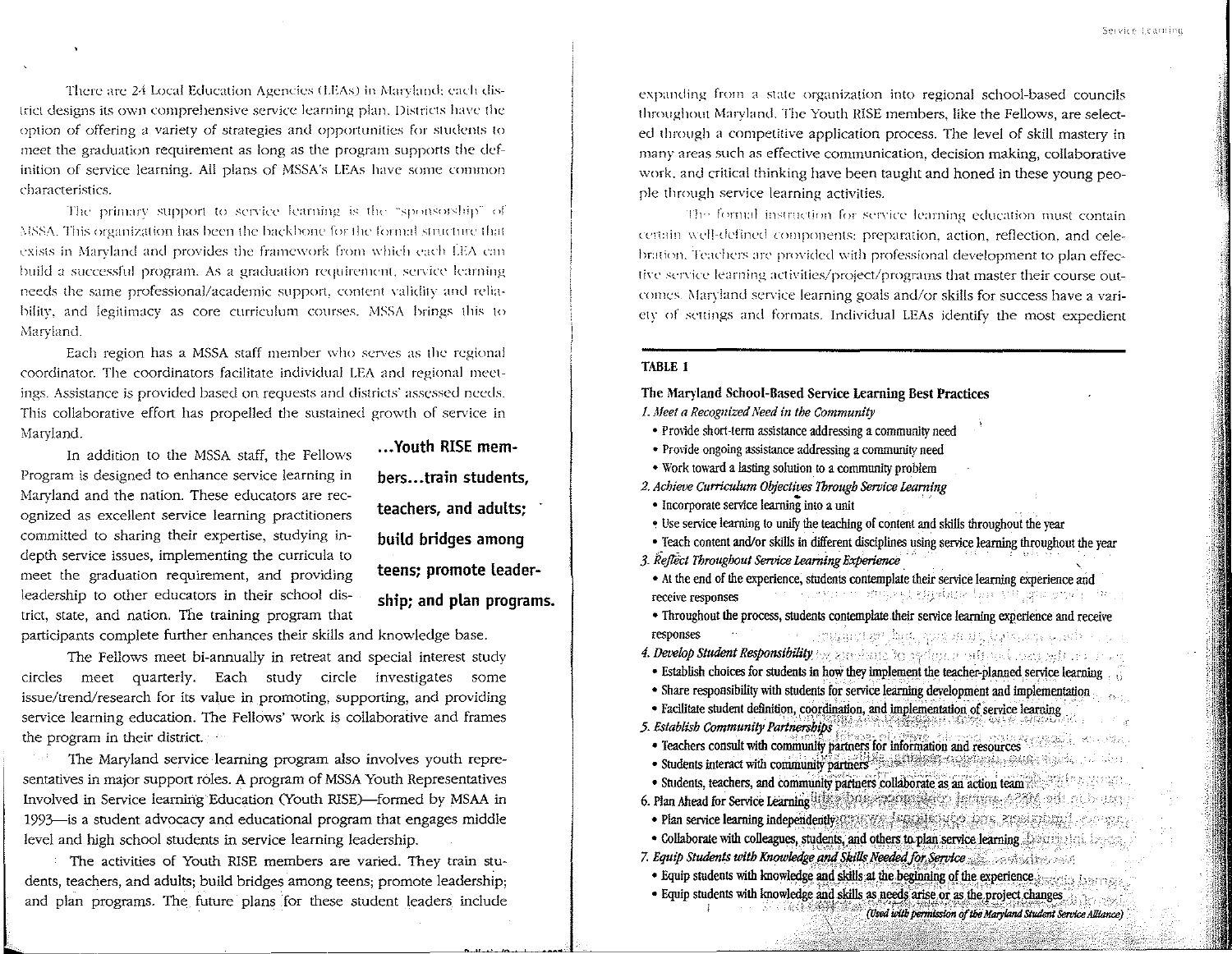strategy for their districts. Service learning education must be taken seriously and the first step to recognizing the seriousness of the task is to include expectations for its delivery in school program plans.

MSSA has also provided curricula and other supplemental materials and supplies. Curriculum guides for elementary, middle level, high school. and special education are available to districts for classroom use. Fellows are given The Training Toolbox: A Grid to Service Learning Training and Maryland's Best Practices: An Improvement Guide for School Based Service learning. Videos and exemplars (contributed by individual classroom teachers and districts), incentives in the form of buttons, banner, pens, flashlights, etc. are all provided by MSSA. Some additional resources are available upon request depending on availability. These are the teaching aids and materials and commitment teachers need to support the development of a "new requirement." The Maryland School-Based Service Learning Best Practices are included in Table 1.

## Baltimore Schools and the "New Requirements"

The Baltimore City Public Schools (BCPS) system is one of the 24 LEAs in the Maryland State Department of Education. There are 56 middle level and 22 high schools in the BCPS system. Many of the schools readily accepted the 1985 by-law and established small exemplary programs that involved few students. The quality and quantity of service learning activities continued to grow during the next 10 years. Many educators participated in the summer training programs sponsored by MSSA. Eight teachers became Fellows (currently there are 10) and students became members of the Youth RISE.

With the increased awareness of service learning and preparation to teach the associated strategies and techniques, service learning activities were on the rise, but the number of students who participated in the ongoing programs did not increase substantially. Service learning was treated as an elective.

Students who were interested did outstanding work in various situations. These young people grew in social, academic, and interpersonal relationships and decision-making skills, and demonstrated mastery of many other desired competencies. The schools' service programs participated in the MSSA annual conferences and exhibitions, joined many health agency fundraisers and educational awareness efforts, and were generally good informed, productive citizens.

Nevertheless, the overall number of student service learning hours earned citywide was not impressive. Walbrook High School, a charter member of the Coalition of Essential Schools, required students enrolled in the  $\mathbb{R}^{n+1} \times \mathbb{R}^{n}$  is a largely confident of the second section of  $\mathbb{R}^{n+1}$ See Story Box

"School Within a School" to complete 150 hours of community service over the four-year high school period 1986–90. The students looked forward to providing service to their community. A sense of responsibility to and for community ran through this small school. It was easy to transfer the school community concept to the neighborhood community.

Service ceaster

Six members of the class of 1990 discussed their high school years at a revent gathering. Four of the six are teachers, two in Baltimore City, one in Baltimore County, and one in North Carolina. The fifth is a Baltimore Giv police officer, and the sixth is an entrepreneur with a local barber shop.

The group saw community service as a "rite of passage." They worked on many independent projects and in school activities in grades 9-11 and in the twelfth grade were able to leave campus to provide service to the community. The young adults spoke of the benefits to the community but dwelled on the personal benefits they derived. The "on-site" placements that were part of the community service course allowed them to spend time in areas of interest and provided opportunities for career exploration. The teachers in the group---two secondary and two elementarysaid they were already infusing service learning into their curricula and using independent projects.

Other schools have similar stories to share. Fairmount-Hartford High School is known for its dedication to the needs of senior citizens in their community. They sponsor a dance for senior citizens, the Senior Prom, and support many other activities supporting the population of nursing homes and seniors still living in the community.

There are schools whose students have spent endless hours at the Maryland Food Bank, shelters for the homeless, and soup kitchens, and have collected and distributed products and services for the needy.

In 1992, the electives became a requirement and this district, like all other LEAs, identified contact persons, and examined roles, rules, and regulations. Many, if not all, of these changed, especially the central office support staff. A new coordinator for service learning was appointed during the 1995–96 school year; a service learning program—the Baltimore Alliance for Student Service (BASS)—was established and a revised Comprehensive Service Learning Plan for July 1996 June 2000 was submitted to MSDE.

: BASS' primary role is to provide technical assistance to the secondary schools. The composition of the BASS team is interdisciplinary, with representatives from each curriculum area. An advisory committee that includes members of the teachers union, community-based organizations, Fellows, and replication site instructors support BASS. Figures and replication

The challenges for the newly assembled team were extensive. The existing programs served only a small percent of the student body. In 1992,